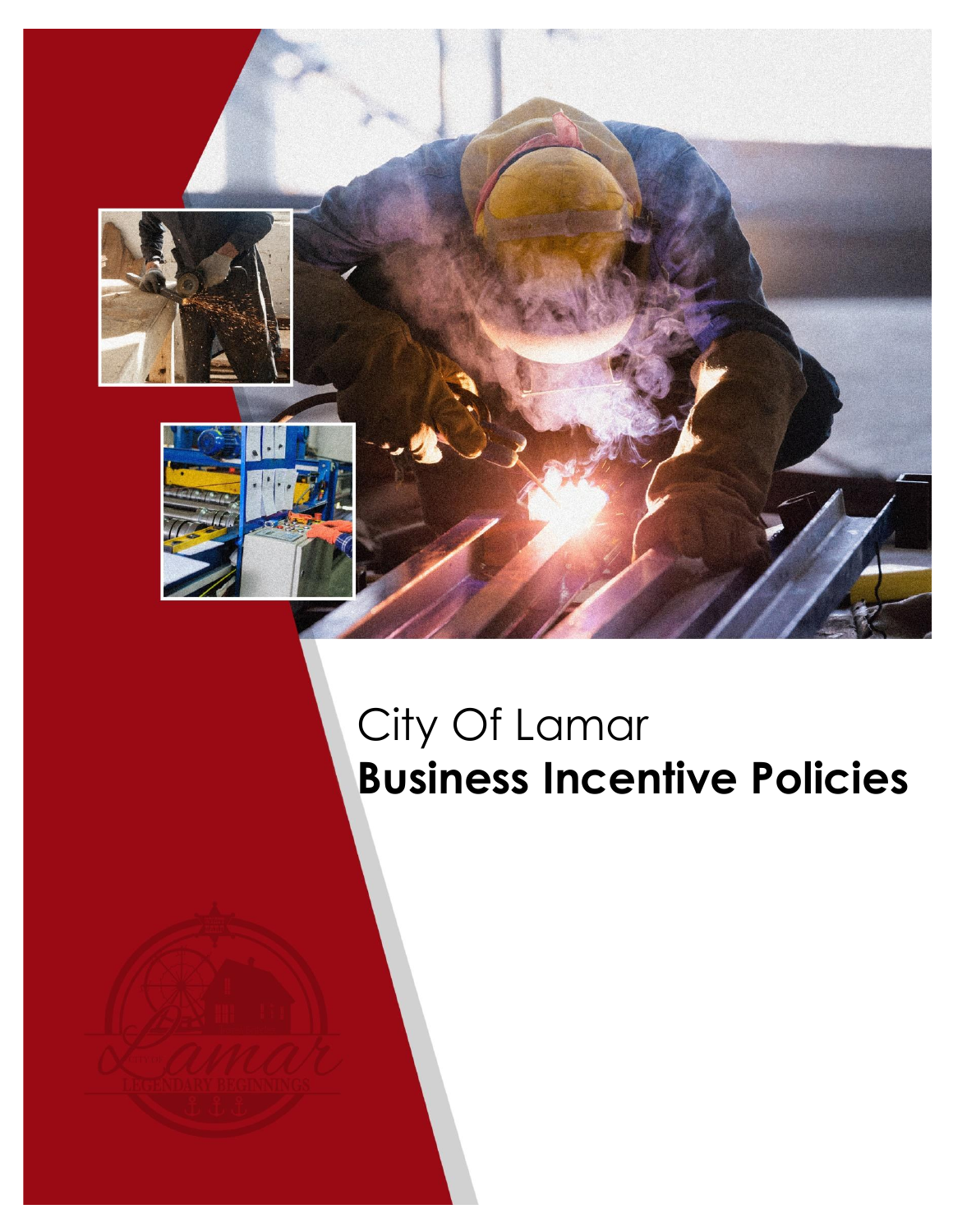## **City of Lamar Business Incentive Policies**

Process and Qualifications

#### o **File Application—Notice of Intent (NOI)**

- ✓ 30 day review period by Economic Development Committee
- ✓ Committee may bring recommendation to the Board of Aldermen
- ✓ Incentive Letter may be awarded by City of Lamar

#### o **Commit to City Agreement**

- ✓ Incentives
	- ❖ City of Lamar Obligations
	- ❖ Recipient of Incentives Obligations
	- ❖ Claw back revisions—Loss of incentives
	- ❖ Covenants—User/Zoning Requirements
	- ❖ Provide all documentation requested for compliance

#### o **Based on Jobs created and capital investment**

- $\checkmark$  Full time positions (minimum 35 hours per week per position)
- ✓ Pay minimum of \$10.00 Per Hour
- ✓ Capital investment/improvement based on each incentive qualifier

#### o **Meet all reporting requirements**

- ✓ File quarterly reports with City Clerk of Lamar (for jobs–created based incentives)
- ✓ Allow any quarterly onsite reviews by City of Lamar Economic Development officials
- ✓ Respond, within thirty (30) days, to all requests made by City of Lamar

#### o **Qualifying Industries by NAICS Code:**

- Mining
- **Utilities**
- **Construction**
- **Manufacturing** 
	- Wholesale
- Retail Trade
- Transportation & Warehousing
- **Information**
- Finance & Insurance
- Real Estate & Leasing
- Professional, Scientific & Technical Services
- Management of Companies & Enterprises
- Administrative & Support
- Educational Services
- Healthcare & Social Services
- Arts, Entertainment & Recreation (Excludes Gaming)
- Accommodations (Excluding Drinking Establishments)
- Other Services (Excluding Religious Organizations)

#### **City of Lamar Electricity User Charge Abatement**

- City of Lamar will abate utility hookup charges for City of Lamar electric, water & sewer, to the meter/main including the cost of materials and fees to expanding and new businesses; *Based on the cap investment schedule below:*
- $\checkmark$  City of Lamar will provide up to \$1,500 hookup abatement (\$50,000-\$74,999. minimum capital investment)
- $\checkmark$  City of Lamar will provide up to \$2,500 hookup abatement (\$75,000 minimum capital investment)

#### o **Qualifying Companies are required:**

- $\checkmark$  To be located in the City Limits of Lamar (jobs and facility within City Limits)
- ✓ To make a capital investment of not less than \$50,000
- ✓ (to which New Ad Valorem taxes apply)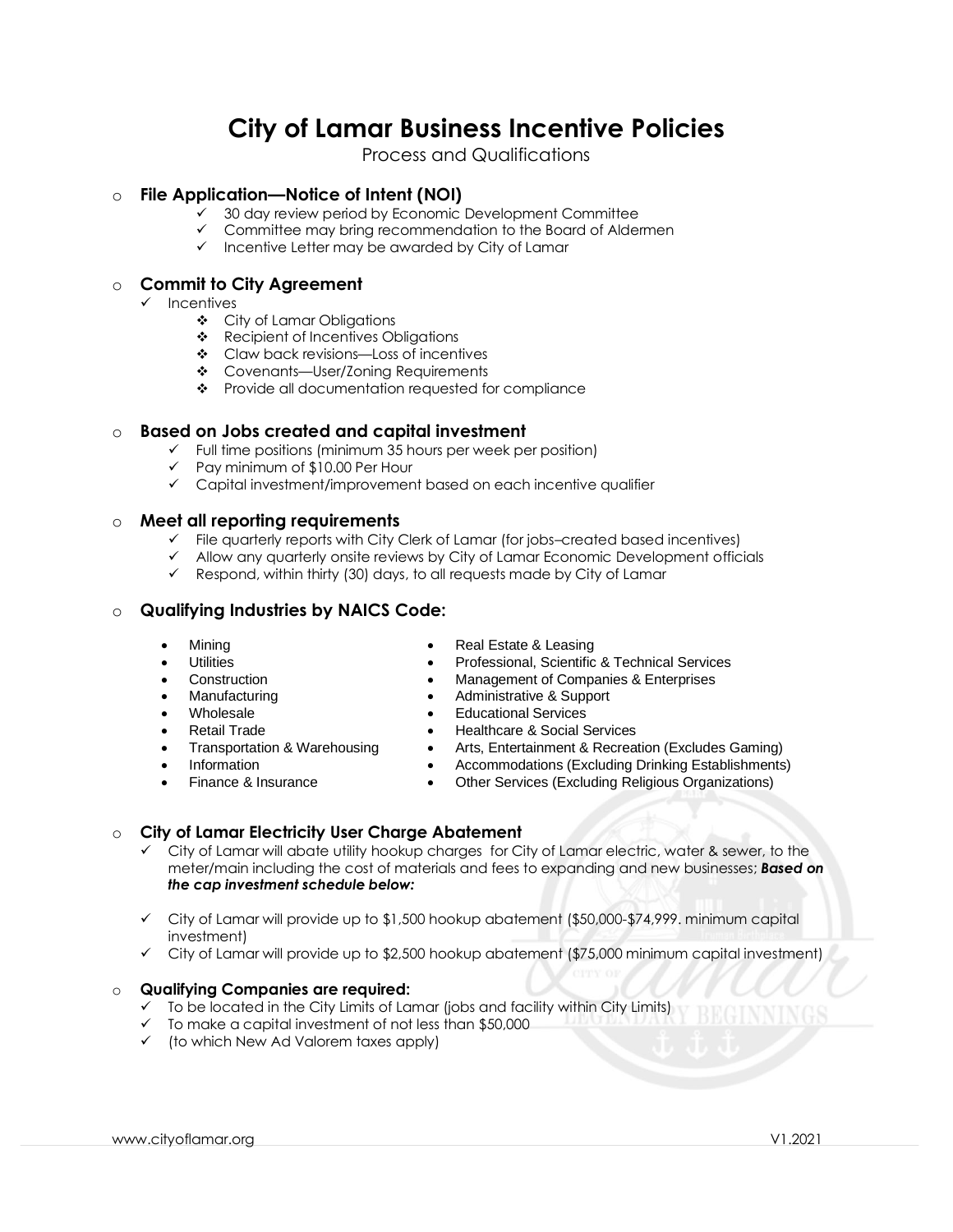#### ✓ **Meet the new employees added criteria:**

- $\triangleright$  Create a minimum of 2 full time jobs with a minimum wage of \$10.00/hour applicable per company with 0-10 employees prior to NOI
- ➢ Create a minimum of 3 full time jobs with a minimum wage of \$10.00/hour applicable per company with 11-20 employees prior to NOI
- ➢ Create a minimum of 4 full time jobs with a minimum wage of \$10.00/hour applicable per company with 21-50 employees prior to NOI
- $\triangleright$  Create a minimum of 5 full time jobs with a minimum wage of \$10.00/hour applicable per company with 51+ employees prior to NOI

#### o **Beginning 90 days after date of Notice of Intent and all qualifiers completed:**

- o Electricity Abatement Credits over Three Year Period (applied monthly to invoice)
- o Maximum \$15,000 Annually
	- I. Year One: 15%
	- II. Year Two:10%
	- III. Year Three: 10%

#### o **City of Lamar Site and Infrastructure Development Assistance**

- ✓ Utilizing State–financed infrastructure funds that can be used to lower or provide the costs of providing access roads, utilities or other works necessary for industrial development
- Landscaping Assistance up to \$500 for Seed, Straw, Mulch or Rock
- ✓ State Grant funding is discretionary and subject to approval by application

#### o **City of Lamar Unoccupied Building Renovation Program**

- ✓ 2% Annual Bonus on Electricity Abatement Schedule for Duration of Abatement
- (e.g., 15% Standard Abatement + 2% Bonus = 17% Abatement)
- ✓ Facility Landscaping or Exterior Paint Assistance up to \$500
- ✓ Qualifying companies required:
	- A. Create the minimum required jobs based on tiered structure
	- B. Renovate currently unoccupied building in city limits of Lamar (vacant twelve (12) or more consecutive months prior to submission of application)
	- C. Minimum Capital Investment of \$100,000

#### o **City of Lamar Entrepreneurial Start–up Business Support Program**

- ✓ New entrepreneurial businesses can gain key support during first year of business
- ✓ Electricity Abatement of 10% During First year of Operation
- ✓ One (1) year free membership to the Barton County Chamber of Commerce
- ✓ Facility Landscaping or Exterior Paint Assistance up to \$500
- ✓ Qualifying companies are required:
	- A. Create a minimum of two (2), and not more than five (5), new jobs
	- B. Capital investment of a minimum of \$10,000

#### **City of Lamar Fast Track Processing:**

- ✓ Being committed to reducing the roadblocks and paperwork that stand in the way of private investment
- ✓ Permits and Licenses should be approved within 30–60 days from the time the company submits a completed application
- ✓ Utility hook–up issued priority preference and completed as scheduled to meet the needs of the business